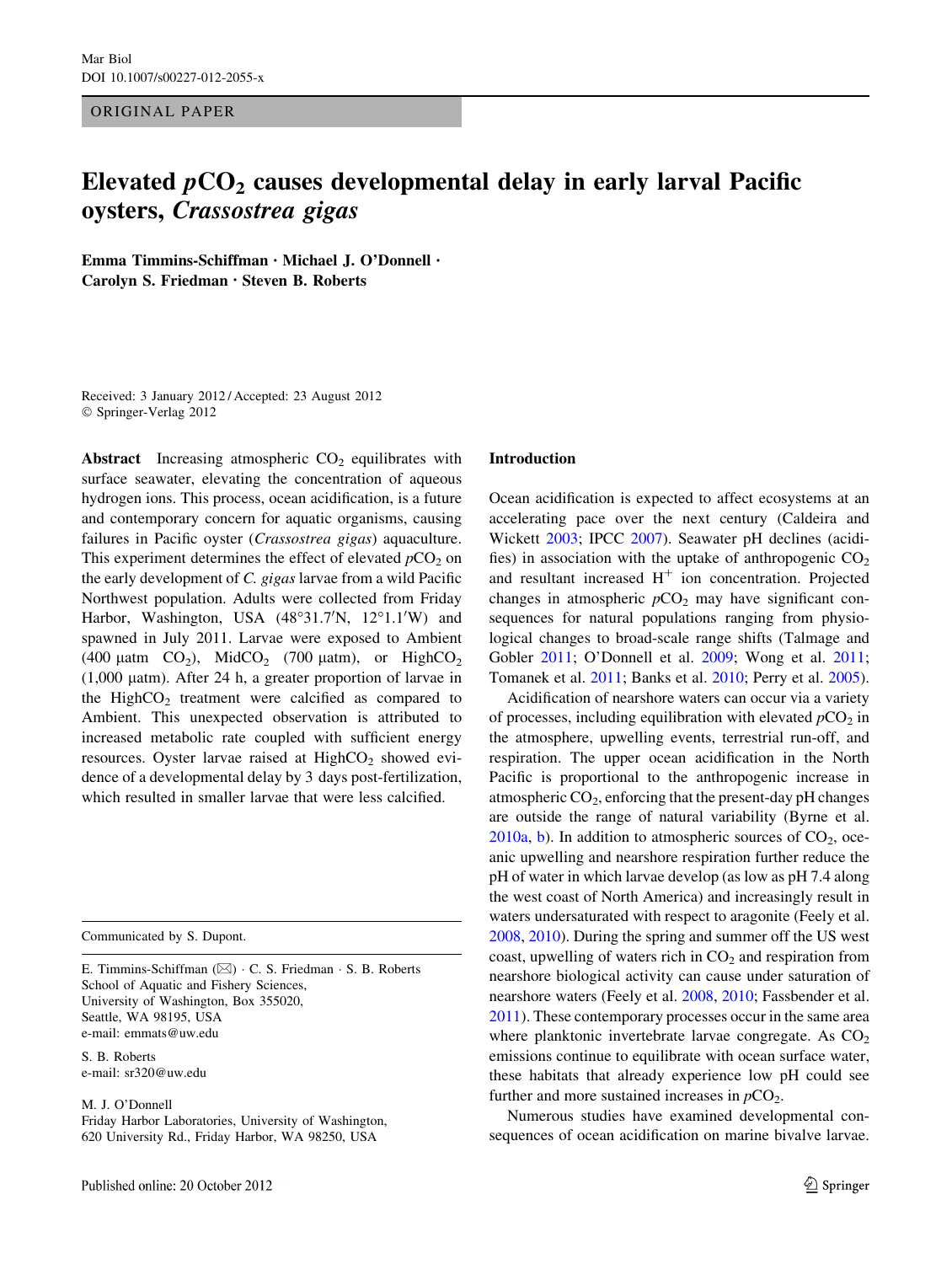Exposure to low-pH water early in development caused decreased mid-stage growth and survival in C. gigas (Barton et al. [2012](#page-8-0)). C. gigas's congener, Crassostrea *virginica*, grew more slowly and incorporated less  $CaCO<sub>3</sub>$ into their shells at elevated  $pCO<sub>2</sub>$  when compared to controls (Miller et al. [2009\)](#page-8-0). Similarly, ocean acidification conditions decreased both shell integrity and tissue mass in larval mussels, Mytilus californianus (Gaylord et al. [2011](#page-8-0)). Larval Sydney rock oysters (Saccostrea glomerata) demonstrated reduced survival and slower growth and development when reared under conditions simulating future oceanic  $pCO_2$  (Watson et al. [2009\)](#page-9-0). Both clam (Mercenaria mercenaria) and scallop larvae (Argopectens irrandians) were impacted by elevated  $pCO<sub>2</sub>$  in their metamorphosis, growth, and lipid synthesis (Talmage and Gobler [2011](#page-9-0)). The effects of ocean acidification have been studied on populations of C. gigas from Japan (Kurihara et al. [2007](#page-8-0)), Australia (Parker et al. [2010](#page-9-0), [2012](#page-9-0)), and Europe (Gazeau et al. [2011\)](#page-8-0), but few studies to date look at these effects on populations of C. gigas from the United States. Due to differences in experimental design, it is difficult to directly compare the three aforementioned studies, but overall C. gigas larvae are smaller when raised at elevated  $pCO<sub>2</sub>$ (Kurihara et al. [2007](#page-8-0); Parker et al. [2010;](#page-9-0) Gazeau et al. [2011](#page-8-0)), demonstrate a developmental delay (Kurihara et al. [2007](#page-8-0)), and have morphological and shell deformities (Kurihara et al. [2007;](#page-8-0) Parker et al. [2010;](#page-9-0) Gazeau et al. [2011\)](#page-8-0).

Pacific oyster larvae are planktotrophs, spending an extended period of one to three weeks in the plankton, where they undergo a variety of important morphological and physiological changes (Strathmann [1985](#page-9-0)). These developmental changes are frequently associated with environmental cues (Bonar et al. [1990](#page-8-0)), and their successful completion is necessary for larval metamorphosis into a settled juvenile oyster. Organismal responses to ocean acidification vary among and within taxa suggesting that ecological and evolutionary history may influence responses to ocean acidification. Thus, empirical studies are needed to understand the mechanistic responses of species to a specific environmental stress and how the stress corresponds to the species' or population's original ecological niche.

One of the primary means by which marine organisms are directly influenced by ocean acidification is through relative concentrations of  $H<sup>+</sup>$  and associated decreased availability of  $CO_3^{2-}$ . These changes in water chemistry impact calcifying organisms as they rely on  $CO_3^2$  to form and maintain carbonate-based structures (Beniash et al. [2010;](#page-8-0) Thomsen and Melzner  $2010$ , while greater  $H<sup>+</sup>$  concentration can cause acidosis of body fluids. Acidosis can result in dissolution of calcium carbonate structures, reducing shell thickness and releasing ions into the hemolymph. Many adult aquatic invertebrates can make use of dissolved calcified structures or possibly actively dissolve their shell, to

make  $HCO_3$ <sup>-</sup> more available as a buffer against internal acidosis. Excess  $HCO<sub>3</sub><sup>-</sup>$  for buffering can also be acquired from the aquatic environment. This phenomenon has been observed in Dungeness crabs, Cancer magister (Pane and Barry [2007](#page-9-0)); blue crabs, *Callinectes sapidus* (Henry et al. [1981](#page-8-0)); limpets, Patella vulgata (Marchant et al. [2010\)](#page-8-0); and urchins, Psammechinus miliaris (Miles et al. [2007\)](#page-8-0); however, internal acidosis was not successfully avoided in oysters, C. gigas (Lannig et al. [2010](#page-8-0)). It is not clear to what degree larvae can utilize this mechanism to maintain homeostasis under elevated  $pCO<sub>2</sub>$  conditions, but some invertebrates that inhabit naturally  $CO<sub>2</sub>$ -rich environments are able to reproduce and the larvae settle without apparent adverse effects (Thomsen and Melzner [2010\)](#page-9-0).

Sustained environmental change, such as ocean acidification, can negatively affect both the ecosystem and economy. Shellfish, including oysters, provide important ecosystem services such as improved water quality and benthic-pelagic coupling through the filtration of large volumes of water, release of feces to the benthos, and creation of habitat via reef formation (Coen and Luckenbach [2000](#page-8-0)). In addition to their ecological roles, mollusks are economically important to many coastal communities worldwide. In 2008, mollusks comprised 64.1 % (or 13.1 million tons) of worldwide aquaculture production, with oysters accounting for 31.8 % of the total production (FAO [2010](#page-8-0)). The global economic cost of ocean acidification to the mollusk fishery is unclear but has been estimated to increase with rising atmospheric  $CO<sub>2</sub>$  levels and terrestrial sources of acidification (Narita et al. [2012\)](#page-8-0). Recently, in the Pacific Northwest of the US, concern has heightened over the already apparent effects of corrosive, acidified water on both natural and hatchery production of *C. gigas* larvae (Elston et al. [2008](#page-8-0); Feely et al. [2010;](#page-8-0) Barton et al. [2012\)](#page-8-0). Hatchery water supply comes from adjacent natural bays, and when upwelling events occur, the water that enters the hatchery can reach  $pCO<sub>2</sub>$  near 1,000 µatm (S. Alin, unpublished data; B. Eudeline, pers. comm.). These upwelling events have been linked to mortality episodes in the hatchery, perhaps due to a combination of acidic water and pathogens associated with the water masses (Elston et al. [2008](#page-8-0)). Acidification events are projected to become more frequent and sustained as atmospheric  $pCO<sub>2</sub>$  continues to rise.

This study characterized the effects of two elevated levels of  $pCO<sub>2</sub>$  on size, calcification, and development during early larval stages of the Pacific oyster, Crassostrea gigas. Oyster larvae were raised in two elevated levels of  $pCO<sub>2</sub>$  (700 and 1,000 μatm) and ambient (400 μatm) seawater through 72 h following fertilization. The chemistry scenarios simulated in this study are based on projections for the coming century, but these values of low pH and  $\Omega$  are already occurring with increasing frequency in nearshore upwelling systems off the US West coast (Feely et al. [2010;](#page-8-0) Hauri et al. [2009\)](#page-8-0).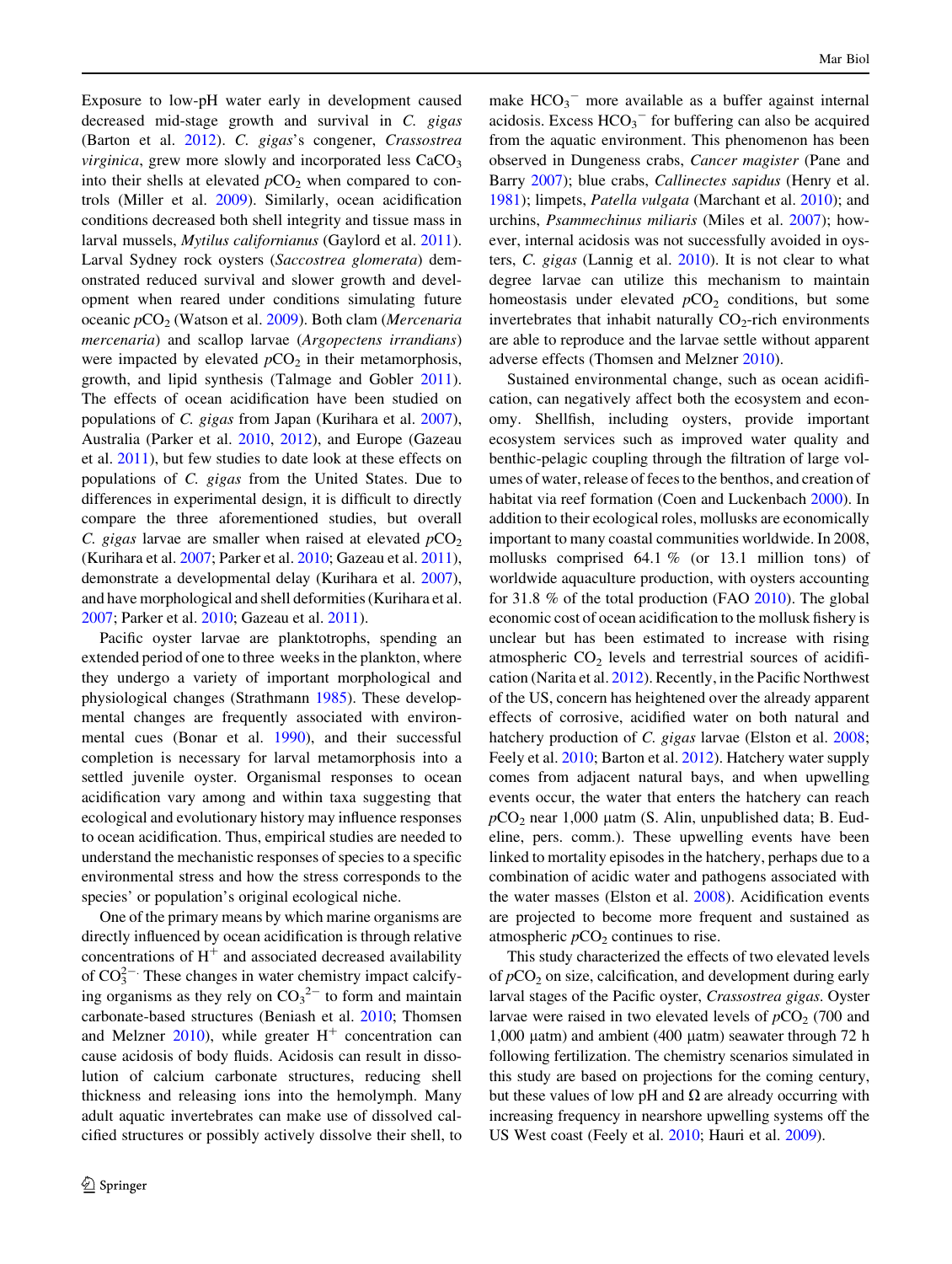#### Materials and methods

## Seawater chemistry manipulation

Experimental conditions were maintained using a flowthrough seawater system in Friday Harbor, Washington, USA. Water entering the system was filtered (to  $0.2$ - $\mu$ m), UV-sterilized, and  $CO<sub>2</sub>$ -depleted using membrane contactors (Membrana, Charlotte, North Carolina, USA) under partial vacuum. Three experimental treatments were chosen to correspond with dissolved  $CO<sub>2</sub>$  levels of 400, 700, or 1,000 ppm in the atmosphere. These three treatments will be referred to throughout the manuscript as Ambient,  $MidCO<sub>2</sub>$ , and HighCO<sub>2</sub>. Set-point pH levels were determined with the program  $CO<sub>2</sub>SYS$  (Robbins et al. [2010\)](#page-9-0) using an average total alkalinity of 2,060  $\mu$ mol kg<sup>-1</sup> based on total alkalinity measurements taken the week prior to the experimental trial.

Larval C. gigas were held in 3-L microcosms within a large reservoir filled with the respective treatment water. Ambient air stripped of  $CO<sub>2</sub>$  by a  $CO<sub>2</sub>$  adsorption unit (Twin Tower Engineering, Broomfield, Colorado, USA) was used to aerate the seawater within the reservoirs through a Venturi injector into the larger reservoir of treatment water. This replaced oxygen lost through the degassing process. Reservoir pH was continuously monitored by a Durafet III pH probe (Honeywell, Morristown, New Jersey, USA). When the probe registered that the treatment's pH strayed from its set point, a solenoid would open or close to allow more or less pure  $CO<sub>2</sub>$  (Praxair, Danbury, Connecticut, USA) to be injected via the Venturi. The Durafet probe information was fed into a Honeywell UDA2182 pH controller, which also controlled the solenoids.

Seawater was pumped from the reservoir into larval microcosms through irrigation drippers (DIG Industries, Sun Valley, California, USA) at a rate of  $1.9$ -L  $h^{-1}$ . An outflow tube at the top of the microcosms fitted with 35-µm mesh allowed water to exit the microcosms while retaining larvae. All systems were equilibrated to the correct treatment level 48 h prior to the start of the experiment. Water temperature was held at  $20.4 \pm 0.4$  °C.

## Oysters

Ten female and four male adult C. gigas were collected from Argyle Creek in Friday Harbor, Washington, in July 2011. Oysters were strip-spawned into Ambient seawater with eggs and sperm pooled separately (day 0). Pooled eggs (approximately 2 million) were divided equally into 18 7.5-cm diameter containers. Sperm was diluted (so as to approximate a 1:1 sperm/egg ratio) in Ambient seawater and added to each container of eggs. After the addition of sperm, the eggs were gently agitated and incubated for 15 min to allow for fertilization.

Six containers of fertilized eggs were transferred to microcosms containing one of three treatment conditions. Initial densities post-hatching were approximately 1 larva  $mL^{-1}$ . On days 1 and 3 post-fertilization, larvae were randomly sampled to determine survival, size, developmental stage, and presence or absence of calcification. For each microcosm sampled, larvae were filtered onto  $35-\mu m$ mesh screens and washed with the appropriate seawater. Approximately 100 larvae were removed for each sample, relaxed with 7.5 % MgCl<sub>2</sub> and fixed in 4 % paraformaldehyde buffered in filtered seawater. The remaining larvae were returned to cleaned microcosms filled with new seawater. Larvae were fed Dunaliellia sp. and Isochrysis sp. at concentrations of 30,000 cells  $mL^{-1}$  each (concentrations for optimal larval growth) on day 2. During feeding, water flow was turned off in microcosms for 2 h. All microcosms were cleaned at each sampling event.

Larvae were examined using light microscopy to determine survival, size, developmental stage, and shell presence/absence. Survival was determined at  $20-40\times$ : larvae were counted as dead if there was a complete absence of ciliary movement. Larval hinge length and shell height were measured at  $10\times$  magnification with a Nikon Eclipse E600 and NIS Elements Basic Research software (Nikon, Tokyo, Japan). Larval developmental stage and shell presence were determined at  $20 \times$  magnification using an inverted microscope and double polarized light. Larvae were scored as calcified on day 1 post-fertilization if calcified shell was observed at the hinge (Fig. [1](#page-3-0)a). On day 3 post-fertilization, larvae were classified as fully calcified if polarized light produced a ''Maltese cross'' in the larval shell (Fig. [1b](#page-3-0); LaBarbera [1974\)](#page-8-0).

#### Carbonate chemistry

Salinity was measured with a conductivity meter (Hach sensION5; Loveland, Colorado, USA), and temperature was measured using a Fluke 1523 thermometer (Fluke, Everett, Washington, USA). Seawater pH entering the microcosms was measured daily using the spectrophotometric (spec) technique outlined in SOP 6b by Dickson et al. ([2007\)](#page-8-0) to confirm pH measurements from the Durafet probe. When any discrepancies were observed, the Durafet probe was recalibrated. Seawater pH measurements were taken from two microcosms per treatment on days 0, 1, and 3. Final pH values reported here have been corrected for dye addition and temperature. Total alkalinity  $(A_T)$  was measured following the open cell titration of SOP 3b (Dickson et al. [2007](#page-8-0)). Samples for  $A_T$  were taken from incoming water and from two microcosms in each treatment on days  $0$ , 2, and 3.  $CO<sub>2</sub>SYS$  (Robbins et al. [2010\)](#page-9-0)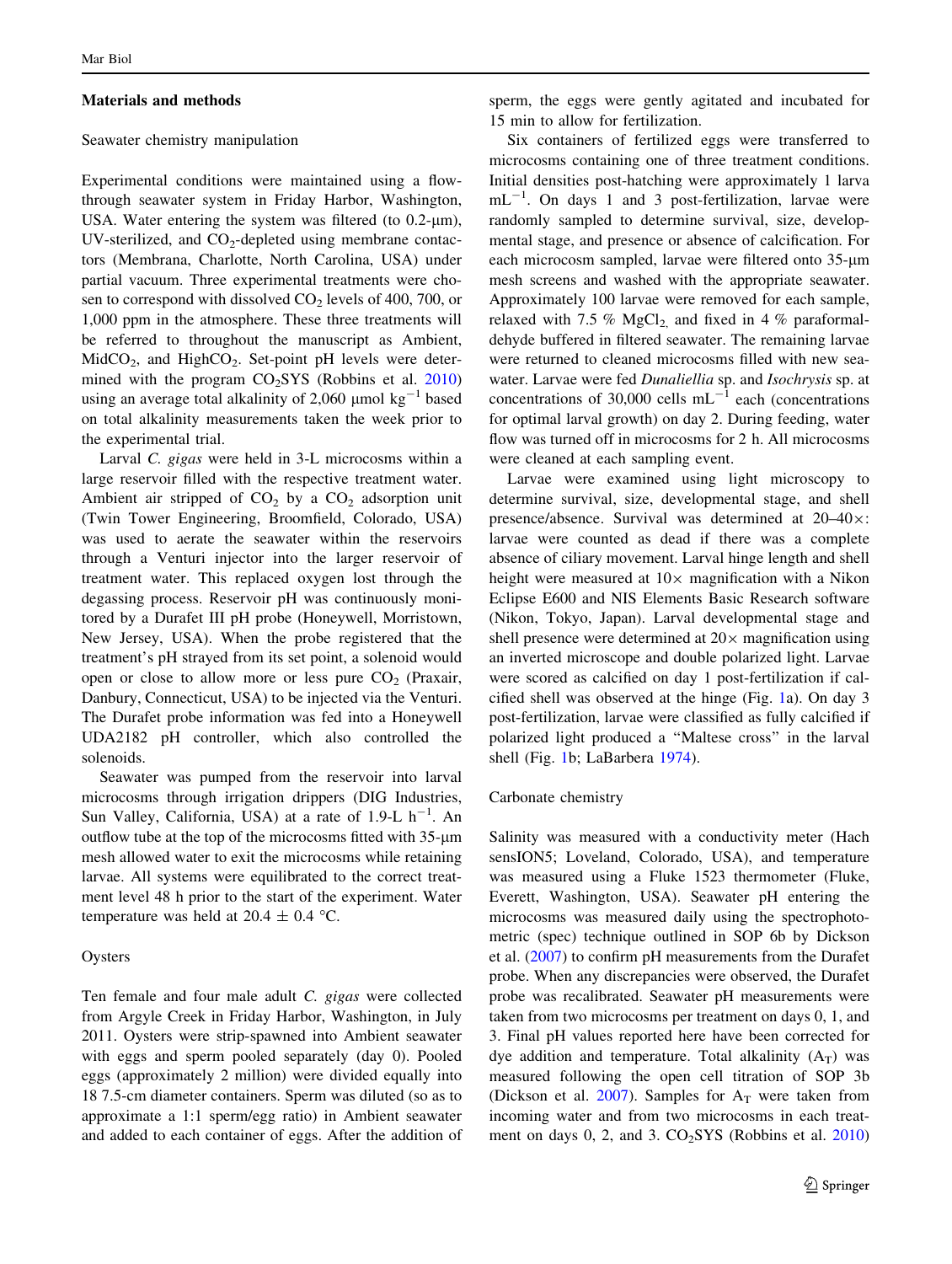<span id="page-3-0"></span>

Fig. 1 D-hinge larvae under polarized light portraying calcification at the hinge without a Maltese cross in the shell (a) and full calcification as evidenced by the Maltese cross (b)

was used to calculate calcium carbonate saturation state  $(\Omega)$  of aragonite and calcite, carbonate ion concentration, and  $pCO_2$  with  $A_T$  and pH as inputs using the following constants: Lueker et al.  $(2000)$  $(2000)$  for  $CO<sub>2</sub>$  constants; Dickson [\(1990](#page-8-0)) for KHSO<sub>4</sub>, total scale (mol kg<sup>-1</sup> SW) for pH scale; and Wanninkhof [\(1992](#page-9-0)) for air–sea flux.

## **Statistics**

Differences in larval size and mortality across treatments were examined using a two-way ANOVA with fixed effects of treatment and day followed by Tukey's Honestly Significant Difference test (Tukey's HSD). A one-way ANOVA was also used to test for differences in larval size among treatments using the combined fixed factor of daytreatment. Larval calcification and developmental stage were compared among treatments using a generalized linear model (GLM). Binomial error distributions were used for GLM analyses. The occurrence of a developmental delay was assessed by fitting the regression of shell height on hinge length to a linear model and testing for differences in the slopes of these lines across treatments. Developmental delay would be demonstrated if the larvae maintained the same allometry across treatments (the slopes of the lines were the same) but were different in size. At least two replicates within treatments and time points were used for all statistical analyses. All analyses were performed in R (R Development Core Team 2011).

## Results

#### Carbonate chemistry

Throughout the experiment, seawater pH differed across treatments and  $A_T$  varied slightly but to the same degree across treatments (Table [1](#page-4-0)). Mean seawater pH was consistent within but varied among treatments (Fig. [2](#page-4-0)). Mean pH (±standard deviation), as measured by the Durafet pH probes (Fig. [2\)](#page-4-0), was 7.99  $\pm$  0.04 in the Ambient treatment, 7.75  $\pm$  0.06 in the MidCO<sub>2</sub> treatment, and 7.66  $\pm$  0.09 in the High $CO<sub>2</sub>$  treatment. Aragonite and calcite saturation states were  $>1.0$  for the duration of the experiment, except in the High $CO<sub>2</sub>$  treatment on days [1](#page-4-0) and 2 (Table 1). Carbonate ion concentration was lowest in the  $HighCO<sub>2</sub>$ treatment (average  $\pm$  SD of 61.15  $\pm$  4.05 µmol kg<sup>-1</sup> seawater,  $N = 4$ , Table [1](#page-4-0)), intermediate in MidCO<sub>2</sub>  $(74.05 \pm 6.43 \text{ \mu mol kg}^{-1}, N = 4)$ , and highest in the Ambient treatment (120.24  $\pm$  11.52 µmol kg<sup>-1</sup>, N = 4). Partial pressure of  $CO<sub>2</sub>$  in the seawater averaged  $468 \pm 63$  µatm in the Ambient treatment,  $847 \pm 67$  µatm in the MidCO<sub>2</sub> treatment, and  $1,065 \pm 58$  µatm in the  $HighCO<sub>2</sub> treatment.$ 

Size, development, and calcification

Survival was near 100 % in all treatments on day 1 (Ambient = 99.0 %, MidCO<sub>2</sub> and HighCO<sub>2</sub> = 99.7 %). On day 3, survival was 92.9 % in the Ambient treatment and was approximately 88.6 % in the MidCO<sub>2</sub> and 85.6 % in the High $CO<sub>2</sub>$  treatment. Mortality was similar across treatments ( $F = 0.59$ ,  $P > 0.05$ ) but different across days  $(F = 17.7, P < 0.05).$ 

On day 1, a slightly greater proportion (0.977) of larvae at High $CO<sub>2</sub>$  were at the D-hinge stage (compared with those that were still trocophores), but this difference was not significant (z value = 1.016,  $P = 0.310$ ; data not shown). The proportion of larvae at the D-hinge stage on day 1 in the Ambient treatment was  $0.875$  and in MidCO<sub>2</sub> was 0.833. Amount of larvae with shell was significantly different among treatments for days 1 and 3 post-fertilization. Following 24 h of treatment (day 1), the proportion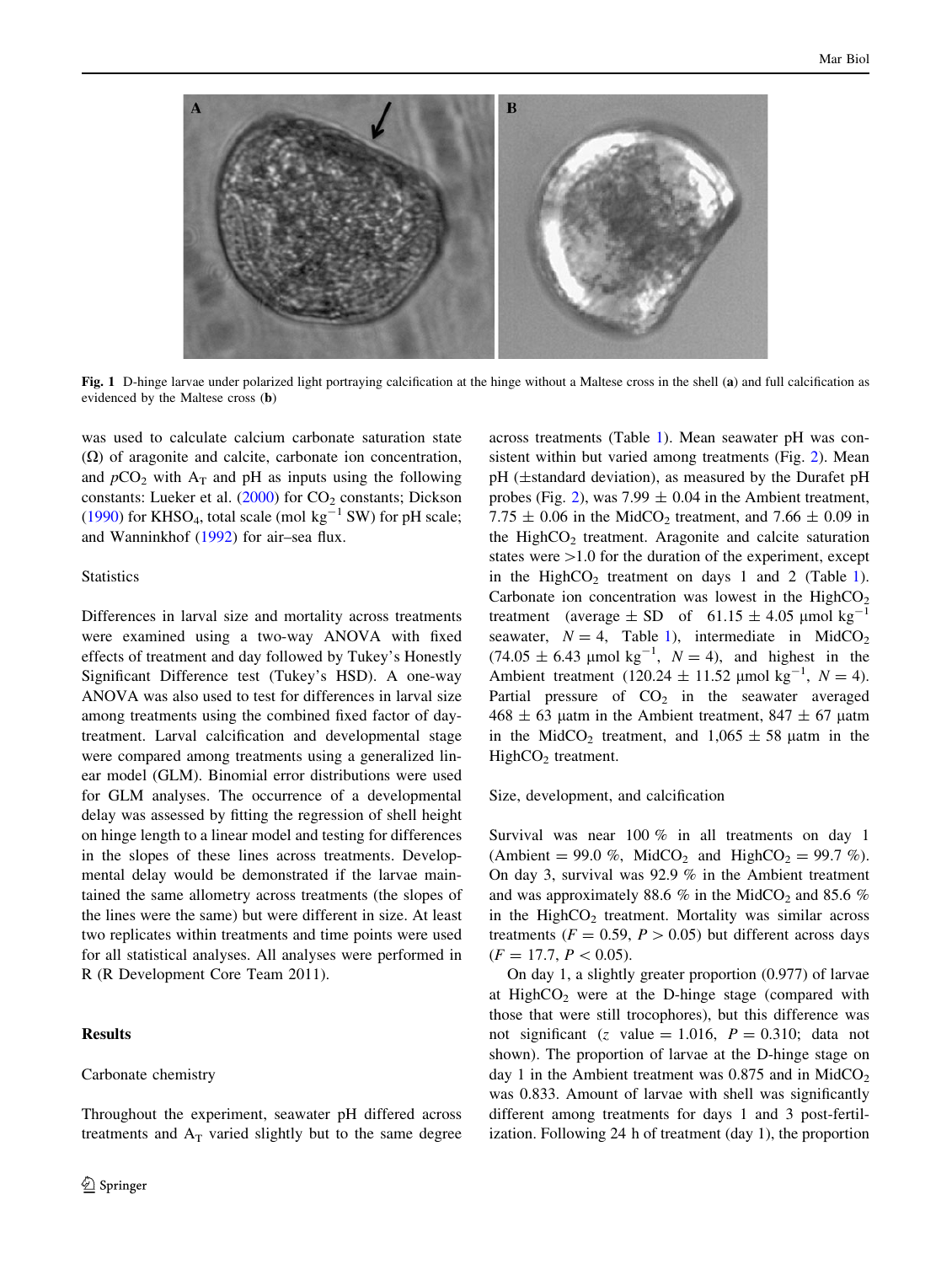| Treatment           | Day            | Temperature<br>$({}^{\circ}C)$ | Salinity<br>(ppt) | Total alkalinity<br>(mmol/kg) | pH<br>(Durafet) | pH<br>(spec) | pCO <sub>2</sub><br>$($ uatm $)$ | Ω<br>(calcite) | Ω<br>(aragonite) | $\cos^{2-}(\mu$ mol/<br>kg) |
|---------------------|----------------|--------------------------------|-------------------|-------------------------------|-----------------|--------------|----------------------------------|----------------|------------------|-----------------------------|
| Ambient             | $\mathbf{0}$   | 20.38                          | 28.13             | 1,998.72                      | 7.95            | 7.90         | 557.22                           | 2.62           | 1.67             | 104.27                      |
|                     | 1              | 20.50                          | 27.97             | 2,005.28                      | 799             | 7.97         | 466.27                           | 2.14           | 1.36             | 120.26                      |
|                     | 2              | 20.49                          | 28.16             | 1,965.59                      | 7.96            | 8.00         | 420.92                           | 3.15           | 2.01             | 125.38                      |
|                     | 3              | 20.46                          | 28.91             | 2,021.96                      | 8.00            | 8.00         | 428.43                           | 3.27           | 2.10             | 131.03                      |
|                     | $\mu + SD$     | $20.46 \pm 0.05$               | $28.29 \pm 0.42$  | 1,997.89±23.65                | $7.99 \pm 0.04$ |              | $468 \pm 63$                     |                |                  | $120.24 \pm 11.52$          |
| MidCO <sub>2</sub>  | $\overline{0}$ | 20.00                          | 28.13             | 2,003.25                      | 775             | 7.73         | 860.92                           | 1.83           | 1.17             | 72.79                       |
|                     | 1              | 20.25                          | 27.97             | 1,983.64                      | 7.73            | 7.75         | 812.40                           | 1.90           | 1.21             | 75.48                       |
|                     | $\overline{2}$ | 20.18                          | 28.16             | 1,969.06                      | 7.78            | 7.69         | 935.39                           | 1.66           | 1.06             | 66.21                       |
|                     | 3              | 20.14                          | 28.91             | 2,022.46                      | 7.77            | 7.77         | 780.96                           | 2.04           | 1.31             | 81.73                       |
|                     | $\mu\pm SD$    | $20.14 \pm 0.11$               | $28.29 \pm 0.42$  | $1,994.60 \pm 23.26$          | $7.75 \pm 0.06$ |              | $847 + 67$                       |                |                  | $74.05 \pm 6.43$            |
| HighCO <sub>2</sub> | $\overline{0}$ | 20.25                          | 28.13             | 2,001.57                      | 7.67            | 7.66         | 1,025.33                         | 1.59           | 1.02             | 63.28                       |
|                     | 1              | 20.47                          | 27.97             | 1,979.61                      | 7.64            | 7.61         | 1,149.99                         | 1.42           | 0.91             | 56.46                       |
|                     | $\overline{2}$ | 20.10                          | 28.16             | 1.966.46                      | 7 70            | 7.64         | 1,057.36                         | 1.49           | 0.95             | 59.30                       |
|                     | 3              | 20.41                          | 28.91             | 2,023.45                      | 7 64            | 7.66         | 1,030.70                         | 1.64           | 1.05             | 65.54                       |
|                     | $\mu\pm SD$    | $20.31 \pm 0.17$               | $28.29 \pm 0.42$  | $1,992.77 \pm 25.06$          | $7.66 \pm 0.09$ |              | $1,065 \pm 58$                   |                |                  | $61.15 \pm 4.05$            |

<span id="page-4-0"></span>Table 1 Water chemistry data for three experimental treatments—Ambient, MidCO<sub>2</sub>, and HighCO<sub>2</sub>: temperature and Durafet pH measurements are averages from each day based on the Honeywell controller logs

Salinity, total alkalinity (A<sub>T</sub>), and spectrophotometric (spec) pH are point measurements taken each day. Partial pressure of CO<sub>2</sub>,  $\Omega$ , and CO<sub>3</sub><sup>2</sup> were calculated from spec pH and A<sub>T</sub>. Mean and standard deviation ( $\mu \pm SD$ ) for the following parameters are given for all 3 days: temperature, salinity,  $A_T$ , pH,  $pCO_2$ , and  $CO_3^2$ <sup>-</sup>



Fig. 2 Profiles of pH measurements in the three different treatments—Ambient (black), MidCO<sub>2</sub> (light gray), and HighCO<sub>2</sub> (dark gray). Average pH for the experiment for each treatment is represented by solid lines. The Durafet probes recorded pH measurements every minute

of larvae with shell present was inversely proportional to  $pCO<sub>2</sub>$  level with the greatest number of larvae with shell in the HighCO<sub>2</sub> treatment (z value = 2.084,  $P = 0.0372$ , Fig. [3](#page-5-0)). On day 3, fewer larvae at  $HighCO<sub>2</sub>$  conditions had full shell compared with the other two treatments  $(z \text{ value} = -3.203, P = 0.00136).$ 

Larval size (shell height and hinge length) was similar across experimental treatments after 24 h; however, by day 3, larvae grew significantly larger (height and length) in the Ambient and  $MidCO_2$  as compared to the HighCO<sub>2</sub> treatment (Table [2,](#page-5-0) Figs. [4,](#page-5-0) [5](#page-6-0)). Between days 1 and 3, larvae increased in size under Ambient conditions (shell height,  $P<1e-7$ ) and MidCO<sub>2</sub> conditions (shell height and hinge length,  $P < 1e-7$  and  $P = 7.4e-6$ , respectively; Figs. [4,](#page-5-0) [5](#page-6-0)) but did not significantly increase in size under  $HighCO<sub>2</sub>$ conditions. By day 3, all larvae observed across treatments were at the D-hinge stage. The slope of the linear regression through shell height versus hinge length for the larvae raised at Ambient  $pCO<sub>2</sub>$  was 0.[6](#page-6-0)459 (Fig. 6), which was not significantly different from the slope of the regression line through the MidCO<sub>2</sub> data (0.8583,  $P > 0.05$ ) or from the line through the HighCO<sub>2</sub> size data (0.3625,  $P > 0.10$ ).

## Discussion

Oyster larvae raised at  $HighCO<sub>2</sub>$  showed evidence of a developmental delay by 3 days post-fertilization, which caused them to be smaller and have less calcified material than controls. These results are consistent with other studies of *Crassostrea* spp. larvae in which elevated  $pCO<sub>2</sub>$ resulted in decreased growth and shell mineralization (Kurihara et al. [2007;](#page-8-0) Miller et al. [2009](#page-8-0)). Kurihara et al. [\(2007](#page-8-0)) raised C. gigas to 48 h post-fertilization at an elevated  $pCO_2$  of about 2,268 µatm, much higher than  $pCO_2$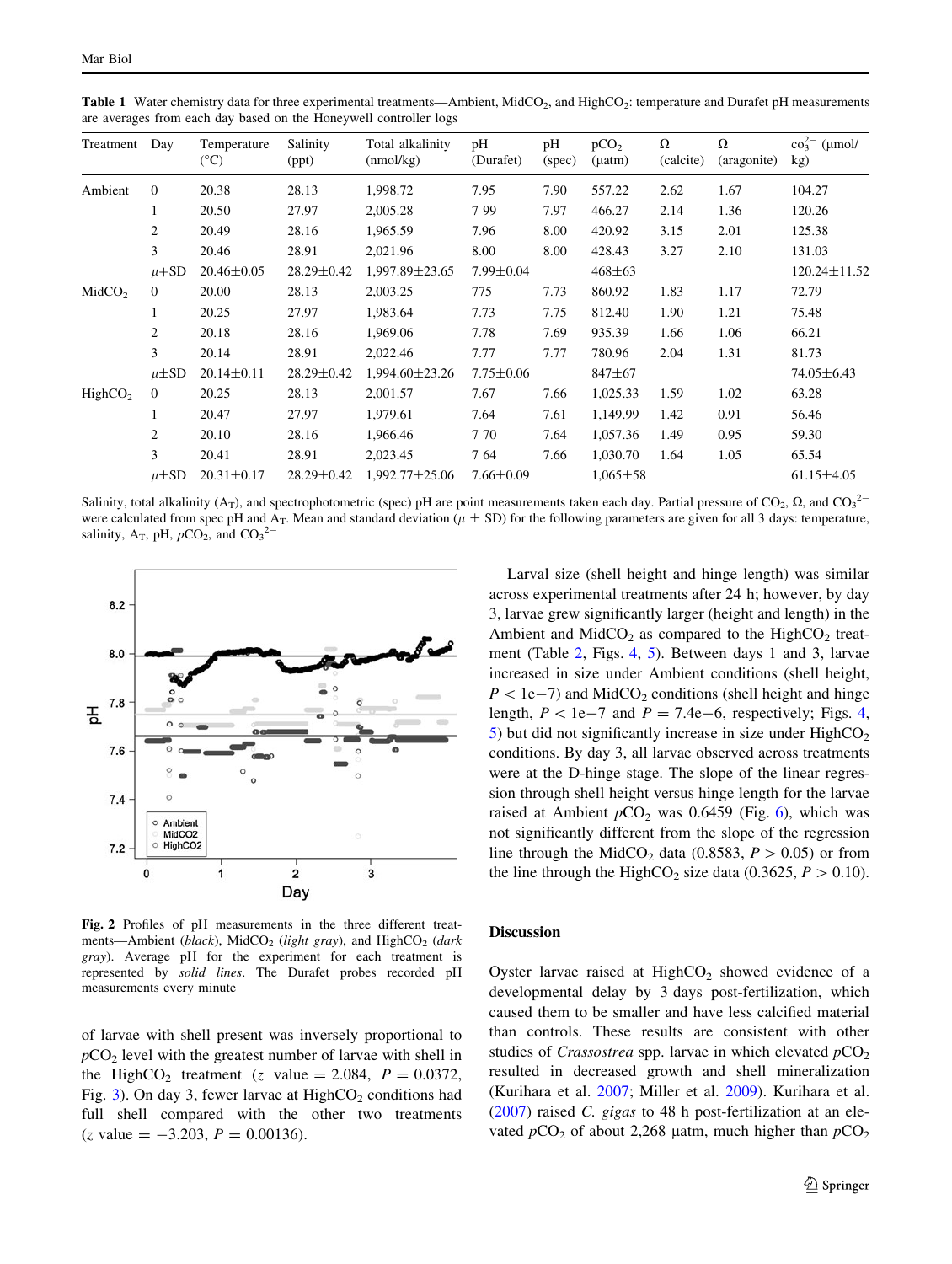<span id="page-5-0"></span>Table 2 Results from post hoc Tukey's HSD following ANOVA for comparisons of hinge length and shell height among treatments

|                   | Treatment          | Hinge length       |                     | Shell height       |                     |
|-------------------|--------------------|--------------------|---------------------|--------------------|---------------------|
|                   |                    | MidCO <sub>2</sub> | HighCO <sub>2</sub> | MidCO <sub>2</sub> | HighCO <sub>2</sub> |
| 2-way ANOVA       | Ambient            | 0.250              | 0.0362              | 0.985              | $\ll 0.001$         |
|                   | MidCO <sub>2</sub> | -                  | $\ll 0.001$         |                    | $\ll 0.001$         |
| 1-way ANOVA day 1 | Ambient            | 0.849              | 0.984               | 0.585              | 0.885               |
|                   | MidCO <sub>2</sub> |                    | 0.993               | -                  | 0.992               |
| 1-way ANOVA day 1 | Ambient            | 0.565              | 0.0311              | 0.261              | $\ll 0.001$         |
|                   | MidCO <sub>2</sub> |                    | $\ll 0.001$         |                    | $\ll 0.001$         |

The two-way ANOVA was performed with ''treatment'' and ''day'' as fixed effects and the one-way ANOVA was performed with the fixed effect of ''day-treatment''



Fig. 3 Proportion of calcified larvae at different  $pCO<sub>2</sub>$  treatments. Bars represent calcification on day 1 (white) and day 3 (gray). Proportion of larvae calcified are provided from the Ambient treatment (panel A),  $MidCO_2$  treatment (panel B), and  $HighCO_2$ treatment (panel C). There is a significant difference in calcification among treatments, with the highest proportion of larvae calcified at HighCO<sub>2</sub> on day 1 and the fewest larvae calcified in HighCO<sub>2</sub> on day 3

projected for the coming century, and observed a negative effect on calcification as early as 24 h post-fertilization. The authors also observed a developmental delay in reaching the D-hinge stage at 48 h post-fertilization (Kurihara et al. [2007\)](#page-8-0). Since we did not measure growth or calcification in our larvae at 48 h post-fertilization, we are not able to draw direct comparisons with this time point, but we did observe a developmental delay by 72 h postfertilization. Similarly, C. virginica larvae raised from 72 h post-fertilization through competency at different  $pCO<sub>2</sub>$ grew more slowly at elevated  $pCO_2$  (560 and 800  $\mu$ atm) and biomineralized less  $CaCO<sub>3</sub>$  than controls; however, *Crassostrea ariakensis* showed no effect of  $pCO<sub>2</sub>$  treatment



Fig. 4 Larval hinge length on day 1 (white boxplots) and day 3 (gray  $b(x)$ . Results are shown for the Ambient treatment, MidCO<sub>2</sub> treatment, and HighCO<sub>2</sub> treatment. Boxplots contain the middle 50  $%$ of the data, and *dashed lines* encompass data within  $1.5\times$  the spread of the middle 50 %. Open circles represent outliers. Horizontal black bars indicate median values. An asterisk indicates significant differences within a treatment. On day 3, larvae in the  $HighCO<sub>2</sub>$  treatment were significantly smaller than those in the other two treatments ( $P < 0.05$ )

(Miller et al. [2009](#page-8-0)). It is likely the observed differences between the studies are related to the much higher  $pCO<sub>2</sub>$ level used by Kurihara et al. [\(2007](#page-8-0)) and species- and population-specific differences in acclimation to ocean acidification.

The developmental delay is evidenced by similar growth trajectories across treatments (Figs. [3,](#page-6-0) 6) coupled with the smaller size of larvae in the  $HighCO<sub>2</sub>$  treatment. This suggests that change in size is not a direct effect of ocean acidification on shell growth and maintenance. In a study comparing faster growing hybrid C. gigas larvae to slower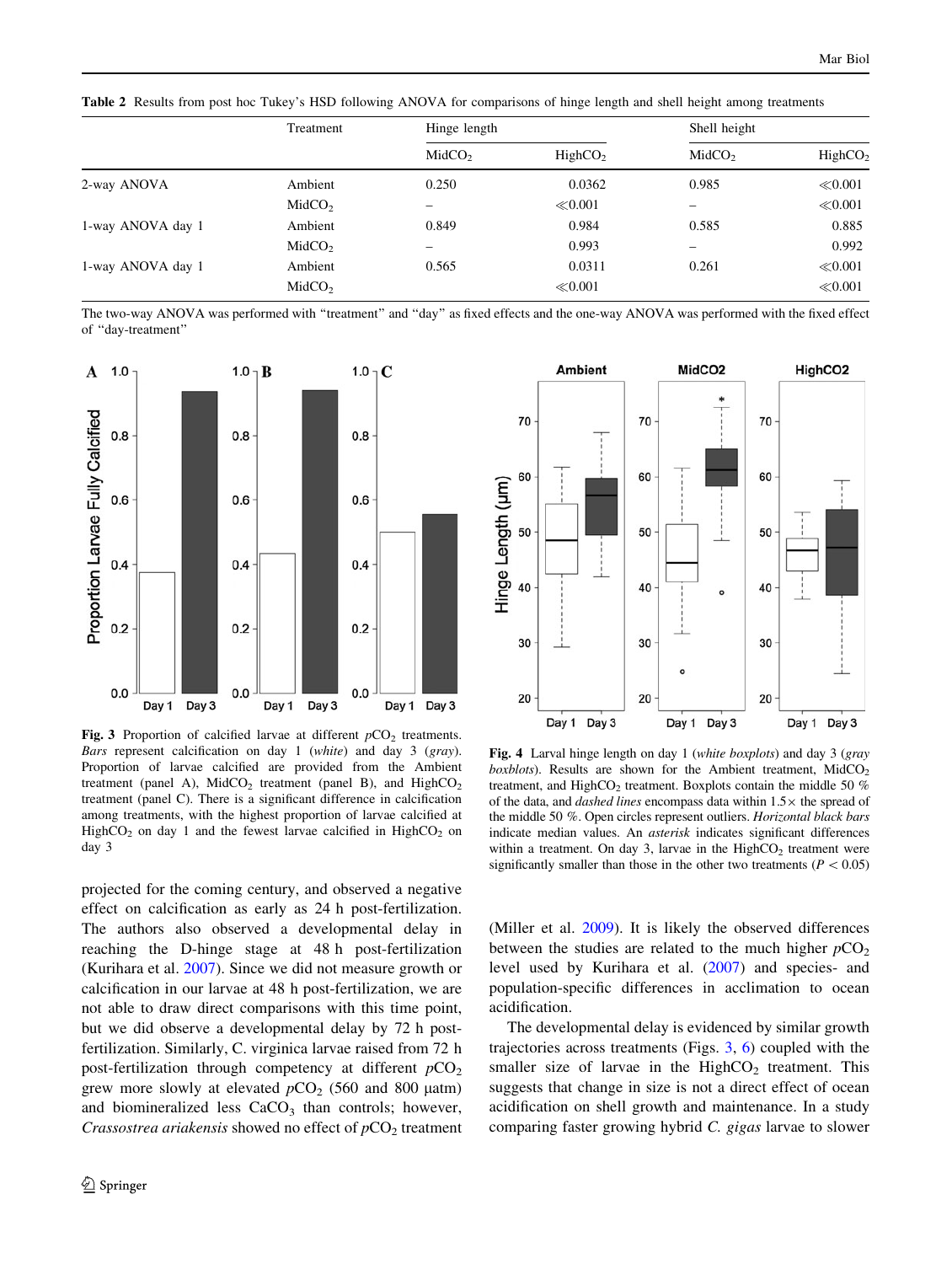<span id="page-6-0"></span>

Fig. 5 Larval shell height on day 1 (white boxplots) and day 3 (gray boxblots). Results are shown for the Ambient treatment,  $MidCO<sub>2</sub>$ treatment, and HighCO<sub>2</sub> treatment. Boxplots contain the middle 50  $%$ of the data, and *dashed lines* encompass data within  $1.5\times$  the spread of the middle 50 %. Open circles represent outliers. Horizontal black bars indicate median values. An asterisk indicates significant differences within a treatment. On day 3, shell height was reduced in larvae at  $HighCO<sub>2</sub>$  relative to those raised at Ambient and at  $MidCO<sub>2</sub>$  ( $P < 0.01$ )



Fig. 6 Regression of larval shell height on hinge length by treatment and day. Data from larvae raised under Ambient  $pCO<sub>2</sub>$  conditions are represented by circles, MidCO<sub>2</sub> are triangles, and HighCO<sub>2</sub> are diamonds. Size data from day 1 are in black and day 3 are in white. The solid line is the regression line for the Ambient data (intercept  $= 27.47$ , slope = 0.65), *dotted* for MidCO<sub>2</sub> (intercept = 15.76, slope = 0.82), and *dashed* for HighCO<sub>2</sub> (intercept = 37.10, slope = 0.36). The slopes of all the lines are statistically the same ( $P > 0.05$ )

growing inbred larvae, slower growth was attributed to reduced feeding rate and differing allocation of internal energy reserves for metabolic processes (Pace et al. [2006](#page-9-0)). The stress of elevated  $pCO<sub>2</sub>$  can induce similar physiological changes via effects on metabolic demands, resulting in a developmentally delayed phenotype (Stumpp et al. [2011a](#page-9-0)). It is difficult to detect developmental delay with complete confidence in studies that do not follow larvae through to settlement. In one such study, larval Strongylocentrotus *purpuratus* were exposed to elevated  $pCO<sub>2</sub>$  throughout their larval period, and from this perspective, it was apparent that ocean acidification caused a delay in development, although at discrete time points, this delay could be interpreted as overall smaller size (Stumpp et al. [2011a](#page-9-0)). Developmental delay may give these species the energetic resources they need to survive stress and reach the later developmental stages of metamorphosis and settlement. However, a delay in development opens the possibility for a host of other complications for pelagic larvae, such as greater potential to be advected to unsuitable habitat (Strathmann [1985\)](#page-9-0), greater chance of being exposed to predators (Underwood and Fairweather [1989\)](#page-9-0), and an overall longer time in the water column where environmental conditions are variable and risky for a free-floating larva.

A greater percentage of the larvae in the  $HighCO<sub>2</sub>$ treatment had shell present by 24 h fertilization compared with both Ambient and MidCO<sub>2</sub>. The impact of ocean acidification on larval invertebrates can change in direction and magnitude as the larvae switch from a non-feeding to a feeding stage. The larvae at  $HighCO<sub>2</sub>$  were most likely able to maintain a normal development rate and calcified structures early in developmental because an increased metabolic rate would have been supported by sufficient maternal energy resources. In early development, C. gigas depend on maternal lipid reserves, but after 24 h in the plankton, the larvae become dependent upon external resources (Gallager et al. [1986](#page-8-0)). Environmental stress frequently instigates an elevated metabolic rate (Lannig et al. [2010](#page-8-0); Stumpp et al. [2011a\)](#page-9-0). During the non-feeding stage, larvae may have enough maternal resources to support their increased metabolic rate and sustain normal or even accelerated growth and development. In the non-feeding lecithotrophic larvae of the common sun star (Crossaster papposus), larvae at low pH developed and grew faster than those in ambient conditions (Dupont et al. [2010](#page-8-0)). Once the metabolic switch to external resources occurs, the larvae may not be able to get enough resources to sustain the increased metabolic rate as well as normal development. A similar trend is seen in larval purple sea urchins, S. purpuratus. Ocean acidification had a larger impact on the feeding larval stage of S. purpuratus than it did on the non-feeding stage (Stumpp et al. [2011a\)](#page-9-0). Similarly to C. gigas, S. purpuratus demonstrated a developmental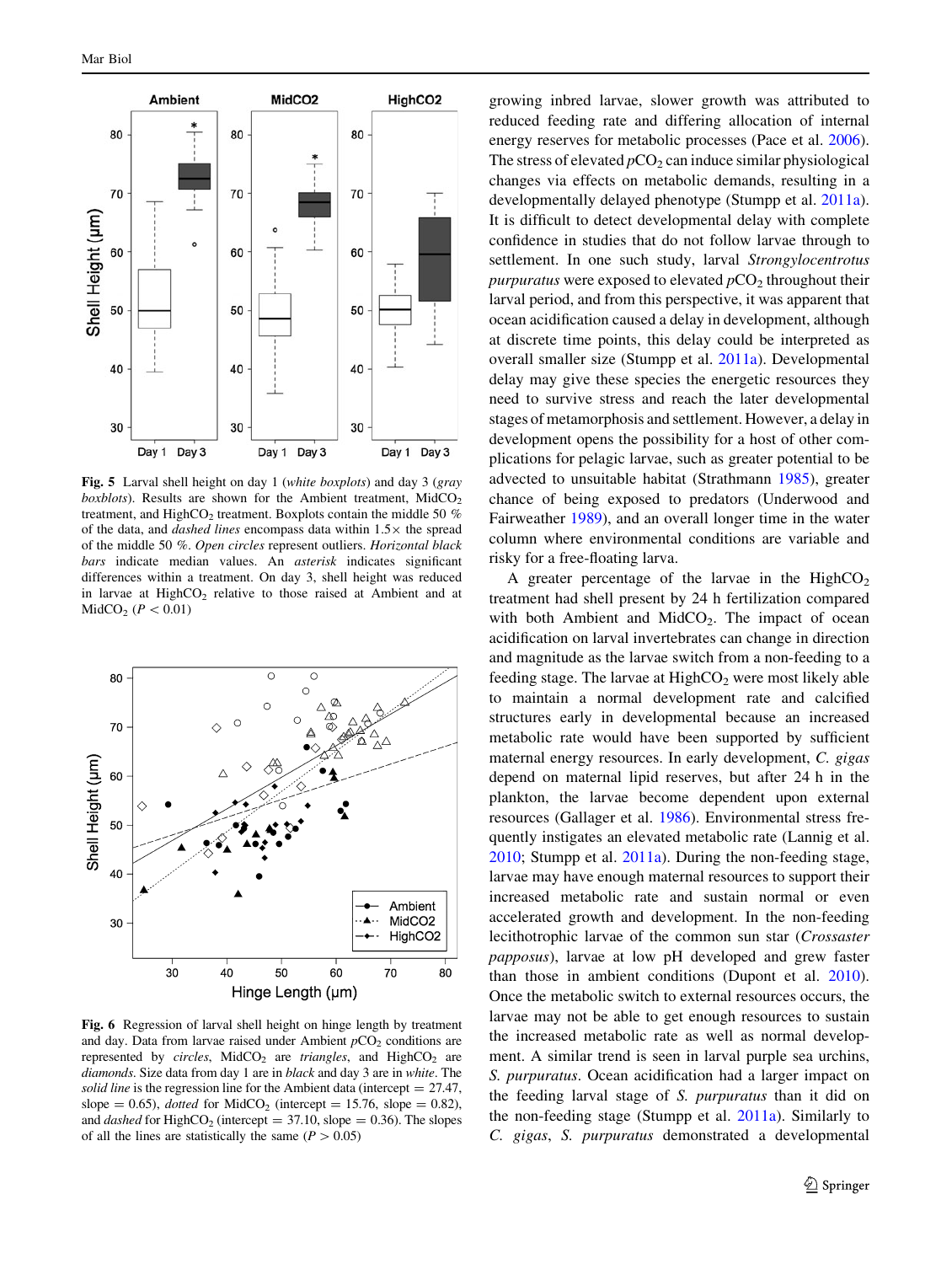delay starting with the onset of feeding (Stumpp et al. [2011a](#page-9-0)). At the same time, routine metabolic rate increased in both elevated  $pCO<sub>2</sub>$  and ambient treatment, but increased more at low pH (Stumpp et al. [2011a](#page-9-0)). The results from these studies suggest that the maintenance of homeostasis becomes more difficult under the energetic demands of ocean acidification stress; however, the physiological stress is realized as developmental delay, with associated phenotypes of less shell and smaller size, only when larvae are in a feeding stage. Reallocation of resources associated with invertebrate responses to ocean acidification has been shown to affect several processes, including as soft tissue growth (Gaylord et al. [2011](#page-8-0); Beniash et al. [2010](#page-8-0)), scope for growth (Stumpp et al. [2011a\)](#page-9-0), and shell integrity (Gaylord et al. [2011;](#page-8-0) Melzner et al. [2011](#page-8-0)).

Larval shell formation is closely linked to development and begins by 24 h post-fertilization. Numerous species experience decreased calcification when water is under-saturated with respect to aragonite (Kurihara et al. [2007](#page-8-0); Miller et al. [2009;](#page-8-0) Crim et al. [2011;](#page-8-0) Gazeau et al. [2011](#page-8-0); Byrne et al. [2010a,](#page-8-0) [b](#page-8-0)), although some species are still able to form apparently normal calcified structures in undersaturated conditions (Dupont et al. [2010](#page-8-0); Catarino et al. [2011;](#page-8-0) Yu et al. [2011](#page-9-0)). Early C. gigas larval shells are made of amorphous calcium carbonate and aragonite (Weiss et al.  $2002$ ), two of the more soluble forms of  $CaCO<sub>3</sub>$  at low pH. Invertebrates are able to control calcification through amorphous mineral precursors and metabolites (Weiss [2011\)](#page-9-0), thus decreasing the potential effects of a corrosive environment. On days 1 and 2,  $\Omega_{Ar}$  was below 1.0, causing the seawater to be undersaturated with respect to aragonite. Calcification can become energetically costly due to scarcity of  $CO_3^2$  ions in the environment and disruption of ionic gradients of the calcifying compartment from changes in  $H^+$ . If oyster larvae remove a fixed number of  $H<sup>+</sup>$  from their calcifying fluid versus maintaining a fixed ratio of extracellular/intracellular  $H^+$ , then their energy budget would be more taxed during environmental hypercapnia (Ries [2011](#page-9-0)). This added stress on the process of calcification could have contributed to the energy budget shifts that led to a developmental delay.

In this study, C. gigas tolerated the MidCO<sub>2</sub> treatment through 3 days post-fertilization. The lack of negative effects on shell formation and maintenance in the larvae from the  $MidCO<sub>2</sub>$  treatment suggests that a cut-off of  $\Omega_{Ar}$  < 1.0 is significant in terms of the ability of this population to biomineralize at this time point in development. It is also possible that the high level of food available to the larvae modulated the impact of ocean acidification and could have led to an underestimation its effect in this treatment (Melzner et al.  $2011$ ). An elevated  $pCO<sub>2</sub>$  of 750 ppm ( $\Omega_{Ar}$  of about 1.0) had significant negative effects on hard clam (Mercenaria mercenaria) and bay scallop (Argopecten irradians) larvae after about 3 weeks of exposure as evidenced by decreased survival, development, growth, and lipid synthesis (Talmage and Gobler [2011](#page-9-0)). The comparable exposure conditions in our study (Mid- $CO<sub>2</sub>$ ) did not have a negative impact over the time period observed. Due to the similarities of carbonate chemistry parameters with Talmage and Gobler [\(2011](#page-9-0)), the differential responses observed across species are likely indicative of variability in species, developmental stage tolerances, or length of exposure. Longer experiments in larvae have demonstrated that the negative effects of ocean acidification persist and sometimes worsen in mussels M. californianus (Gaylord et al. [2011\)](#page-8-0), urchins S. purpu-ratus (Stumpp et al. [2011a,](#page-9-0) [b\)](#page-9-0), abalone Haliotis kamtschatkana (Crim et al. [2011](#page-8-0)), and oysters, Crassostrea ariakensis and C. virginica (Miller et al. [2009\)](#page-8-0). The compounding negative effects of ocean acidification during an experiment may be due to a species' decreasing ability to tolerate a specific environmental stress as their metabolic needs change throughout development.

### **Conclusions**

In this study, we observed that an acute, 72-h exposure to the end-of-century projections of ocean acidification  $(HighCO<sub>2</sub>)$  has a negative impact on development in oyster larvae. Additionally, this study revealed that moderate changes in seawater chemistry (MidCO<sub>2</sub>, about 800  $\mu$ atm, mean  $\Omega_{Ar} > 1.19 \pm 0.10$ ) did not have an observed significant impact on larvae through 3 days post-fertilization. It appears the effects of an environmental stress, such as ocean acidification, vary depending on developmental and metabolic stage of C. gigas larvae. This is most likely directly associated with a switch in larval energy metabolism as the oysters develop from a non-feeding stage to a feeding stage. In order to effectively evaluate the possibility of acclimation or adaptation, future research should focus on characterizing larvae from diverse genotypes and locations as well as assessing any influences that might be experienced later in development.

Acknowledgments We would like to thank Drs. Ken Sebens and Emily Carrington for use of lab space and facilities at Friday Harbor Labs. Support from National Science Foundation grant EF1041213 to Dr. Carrington funded the construction of the ocean acidification system and analytical equipment used in this study. National Oceanographic and Atmospheric Administration Saltonstall-Kennedy Program grant # NA09NMF4270093 to Dr. Steven Roberts and Dr. Carolyn Friedman also supported this research project. Matt George, Laura Newcomb, and Michelle Herko provided help with maintenance of the ocean acidification system, larval care, and water chemistry analysis, respectively. Thank you to Dr. Richard Strathmann for his advice on larval care and to Dr. Billie Swalla for advice on fixation and for use of her lab space. Dr. Brent Vadopalas and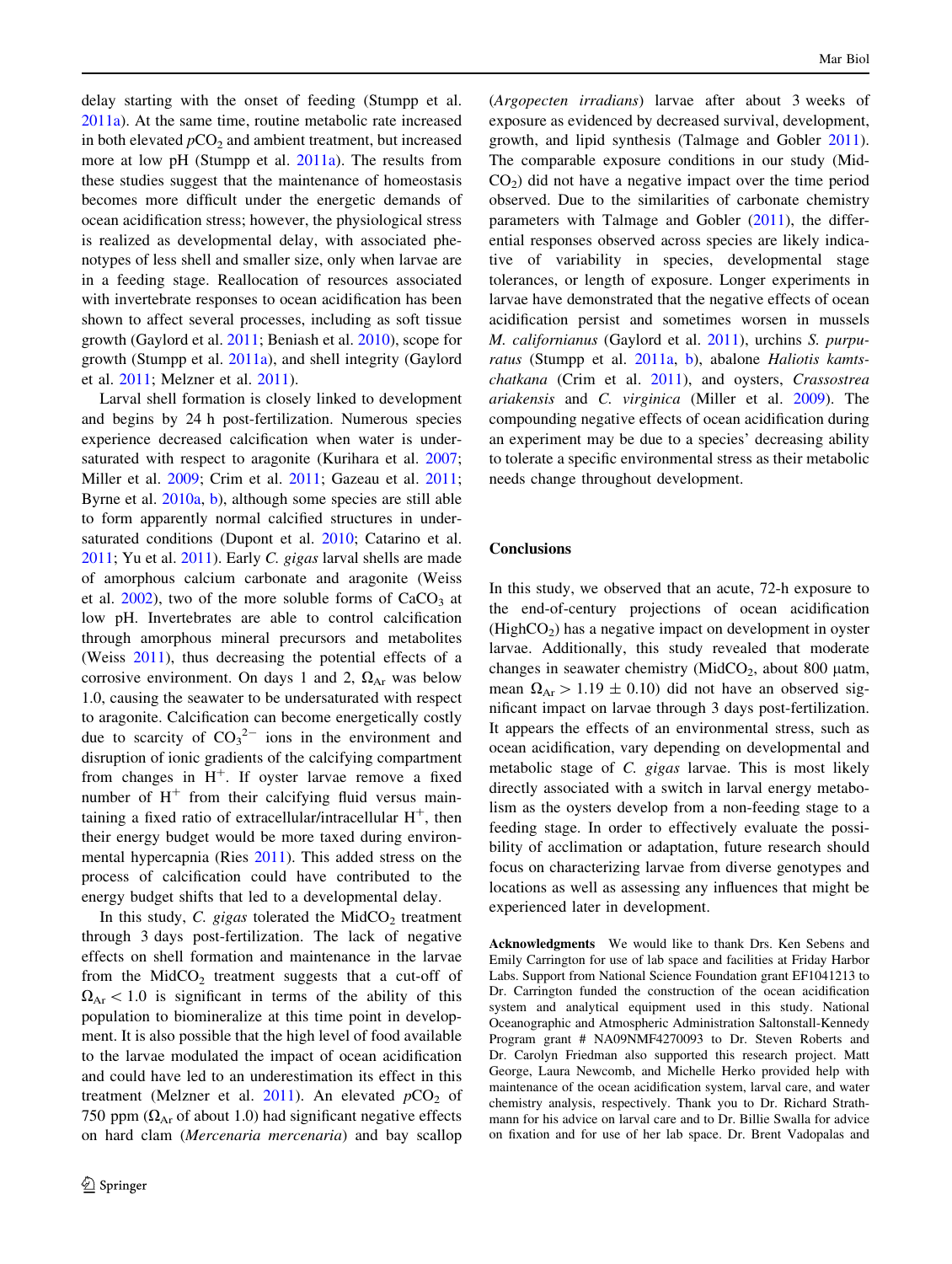<span id="page-8-0"></span>Dr. Loveday Conquest were incredibly helpful with advice on statistical analysis. Lisa Crosson, Mackenzie Gavery, Caroline Storer, and Sam White provided valuable, critical feedback during the writing process. We are very appreciative of the thorough and helpful comments from two anonymous reviewers and from the editor of this issue, Dr. Sam Dupont.

#### References

- Banks SC, Ling SD, Johnson CR, Piggott MP, Williamson JE, Behergegaray LB (2010) Genetic structure of a recent climate change-driven range extension. Mol Ecol 19:2011–2024
- Barton A, Hales B, Waldbusser G, Langdon C, Feely RA (2012) The Pacific oyster, Crassostrea gigas, shows negative correlation to naturally elevated carbon dioxide levels: implications for near-term ocean acidification impacts. Limnol Oceanogr 57:698–710
- Beniash E, Ivanina A, Lieb NS, Kurochkin Il, Sokolova IM (2010) Elevated levels of carbon dioxide affects metabolism and shell formation in oysters Crassostrea virginica. Mar Ecol Prog Ser 419:95–108
- Bonar DB, Coon SL, Walch M, Weiner RM, Fitt W (1990) Control of oyster settlement and metamorphosis by endogenous and exogenous chemical cues. Bull Mar Sci 46:484–498
- Byrne M, Ho M, Wong E, Soars NA, Selyakumaraswamy P, Shepard-Brennand H, Dworjanyn SA, David AR (2010a) Unshelled abalone and corrupted urchins: development of marine calcifiers in a changing ocean. Proc R Soc B. doi:[10.1098/rspb.2010.2404](http://dx.doi.org/10.1098/rspb.2010.2404)
- Byrne RH, Mecking S, Feely RA, Liu X (2010b) Direct observations of basin-wide acidification of the North Pacific Ocean. Geophys Res Lett. doi[:10.1029/2009GL040999](http://dx.doi.org/10.1029/2009GL040999)
- Caldeira K, Wickett ME (2003) Anthropogenic carbon and ocean pH. Nature 425:365
- Catarino AI, De Ridder C, Gonzalez M, Gallardo P, Dubois P (2011) Sea urchin Arbacia dufresnei (Blainville 1825) larvae response to ocean acidification. Polar Biol. doi[:10.1007/s00300-011-](http://dx.doi.org/10.1007/s00300-011-1074-2) [1074-2](http://dx.doi.org/10.1007/s00300-011-1074-2)
- Coen LD, Luckenbach MW (2000) Developing success criteria and goals for evaluating oyster reef restoration: ecological function or resource exploitation? Ecol Eng 15:323–343
- Crim RN, Sunday JM, Harley CDG (2011) Elevated seawater CO2 concentrations impair larval development and reduce larval survival in endangered northern abalone (Haliotis kamtschatkana). J Exp Mar Biol Ecol 400:272–277
- Dickson AG (1990) Thermodynamics of the dissociation of boric acid in synthetic seawater from 273.15 to 318.15 K. Deep Sea Res Part A, Oceanogr Res Pap 37(5):755–766
- Dickson AG, Sabine CL, Christian JR (2007) Guide to best practices for ocean CO2 measurements. North Pacific Marine Science Organization, Sidney, British Columbia, p 176
- Dupont S, Lundve B, Thorndyke M (2010) Near future ocean acidification increases growth rate of the lecithotrophic larvae and juveniles of the sea star Crossaster papposus. J Exp Zool (Mol Dev Evol) 314B:382–389
- Elston RA, Hasegawa H, Humphrey KL, Polyak IK, Häse CC (2008) Re-emergence of Vibrio tubiashii in bivalve aquaculture: severity, environmental drivers, geographic extent, and management. Dis Aquat Org 82:119–134
- Fassbender AJ, Sabine CL, Feely RA, Langdon C, Mordy CW (2011) Inorganic carbon dynamics during northern California coastal upwelling. Cont Shelf Res 31:1180–1192
- Feely RA, Sabine CL, Hernandez-Ayon JM, Ianson D, Hales B (2008) Evidence for upwelling of corrosive "acidified" water onto the continental shelf. Science 320:1490–1492
- Feely RA, Alin SR, Newton J, Sabine CL, Warner M, Devol A, Krembs C, Maloy C (2010) The combined effects of ocean acidification, mixing, and respiration on pH and carbonate saturation in an urbanized estuary. Estuar Coast Shelf Sci 88:442–449
- FAO Fisheries and Aquaculture Department (2010) World aquaculture 2010. FAO Fisheries and Aquaculture Department. Technical Paper. No. 500/1. Rome, FAO. 2011. 105 pp
- Gallager SM, Mann R, Sasaki GC (1986) Lipid as an index of growth and viability in three species of bivalve larvae. Aquaculture 56:81–103
- Gaylord B, Hill TM, Sanford E, Lenz EA, Jacobs LA, Sato KN, Russell AN, Hettinger A (2011) Functional impacts of ocean acidification in an ecologically critical foundation species. J Exp boil 214:2586–2594
- Gazeau F, Gattuso J-P, Greaves M, Elderfield H, Peene J, Heip CHR, Middelburg JJ (2011) Effects of carbonate chemistry alteration on early embryonic development of the Pacific oyster (Crassostrea gigas). PLoS ONE. doi:[10.1371/journal.pone.0023010](http://dx.doi.org/10.1371/journal.pone.0023010)
- Hauri C, Gruber N, Plattner G-K, Alin S, Feely RA, Hales B, Wheeler PA (2009) Ocean acidification in the California current system. Oceanography 22:60–71
- Henry RP, Kormanik GA, Smatresk NJ, Cameron JN (1981) The role of CaCO<sub>3</sub> dissolution as a source of  $HCO<sub>3</sub><sup>-</sup>$  for the buffering of hypercapnic acidosis in aquatic and terrestrial decapod crustaceans. J Exp Biol 94:269–273
- IPCC (2007) Climate change 2007: synthesis report. In: Core Writing Team, Pachauri RK, Reisinger A (eds) Contribution of working groups I, II and III to the fourth assessment report of the intergovernmental panel on climate change. IPCC, Geneva
- Kurihara H, Kato S, Ishimatsu A (2007) Effects of increased seawater  $pCO<sub>2</sub>$  on early development of the oysters Crassostrea gigas. Aquatic Biology 1:91–98
- LaBarbera M (1974) Calcification of the first larval shell of Tridacna squamosa (Tridacnidae: Bivalvia). Mar Biol 25:233–238
- Lannig G, Eilers S, Pörtner HO, Sokolova IM, Bock C (2010) Impact of ocean acidification on energy metabolism of Oyster, Crassostrea gigas-changes in metabolic pathways and thermal response. Mar Drugs 8:2318–2339
- Lueker TJ, Dickson AG, Keeling CD (2000) Ocean  $pCO<sub>2</sub>$  calculated from dissolved inorganic carbon, alkalinity, and equations for  $K_1$ and  $K_2$ —validation based on laboratory measurements of  $CO_2$  in gas and seawater at equilibrium. Mar Chem 70:105–119
- Marchant HK, Calosi P, Spicer JI (2010) Short-term exposure to hypercapnia does not compromise feeding, acid-base balance or respiration of Patella vulgata but surprisingly is accompanied by radula damage. J Mar Biol Assoc UK 90:1379–1384
- Melzner F, STange P, Trubenbach K, Thomsen J, Casties I, Panknin U, Gorb SN, Gutowska MA (2011) Food supply and seawater  $pCO<sub>2</sub>$  impact calcification and internal shell dissolution in the blue mussel Mytilus edulis. PLoS ONE 6:e24223. doi[:10.1371/](http://dx.doi.org/10.1371/journal.pone.0024223) [journal.pone.0024223](http://dx.doi.org/10.1371/journal.pone.0024223)
- Miles H, Widdicombe S, Spicer JI, Hall-Spencer J (2007) Effects of anthropogenic seawater acidification on acid-base balance in the sea urchin Psammechinus miliaris. Mar Pollut Bull 54:89–96
- Miller AW, Reynolds AC, Sobrino C, Riedel GF (2009) Shellfish face uncertain future in high  $CO<sub>2</sub>$  world: influence of acidification on oyster larvae calcification and growth in estuaries. PLoS ONE 4:e5661. doi:[10.1371/journal.pone.0005661](http://dx.doi.org/10.1371/journal.pone.0005661)
- Narita D, Rehdanz K, Tol RSJ (2012) Economic costs of ocean acidification: a look into the impacts on global shellfish production. Clim Change. doi:[10.1007/s10584-011-0383-3](http://dx.doi.org/10.1007/s10584-011-0383-3)
- O'Donnell MJ, Hammond LM, Hofmann GE (2009) Predicted impact of ocean acidification on a marine invertebrate: elevated  $CO<sub>2</sub>$ alters response to thermal stress in sea urchin larvae. Mar Biol 156:439–446